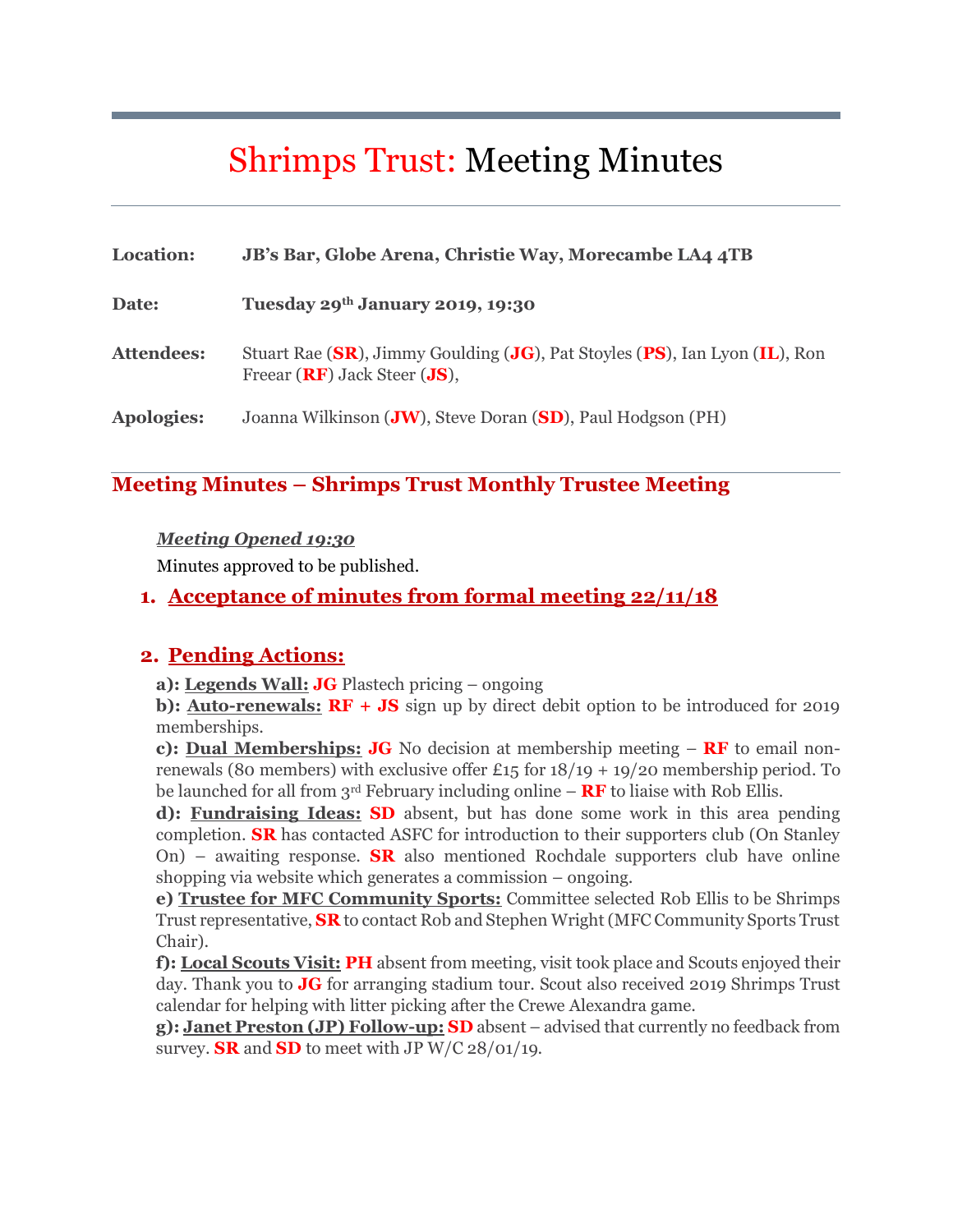**h): Hospital Visit:** Completed by **RF** and **SD** – good response to the Toy Appeal by the membership. £250 donation given to MFC Community Sports, 2019 Wall Calendars given to Children at RLI Children's Ward.

**i): Trust Interim Financials:** Completed by **JS**. Analysis of clubs accounts, including explaining what they show, also completed by **JS** – pending acceptance from Club. After approval, **RF** to circulate Financial Update to members.

**j): Disability Charter: IL** has spoken to RT advising that clubs charter is out of date. To be reviewed in April and send suggested revised charter to the club, taking into account changes in legislation.

**k): Match Sponsorship:** Confirmed for Monday 22nd April (Easter Monday) vs. Cheltenham Town. Committee agreed not to pursue ball sponsorship.  $\mathbf{SR} + \mathbf{SD}$  to meet with club commercial staff to progress 'Members Day' in conjunction with match sponsorship.

**l): Centenary Plans: IL** – no progress. 2019/20 is the 100<sup>th</sup> season for the club. Need to find out if the club has any plans.

## **3. Membership Number and Benefits Update:**

**i).** *Numbers:* in-line with prior year (392 2018/19 vs 395 2017/182). 80 non-renewals, 39 life members. Less members based overseas this year, 12 dual members joined last year. **ii).** *Benefits:* **SD** not present – no update given.

## **4. Trust Financial Update:**

**JS** circulated report – no payments for the last two months, but movement cash relating to merchandise sales (calendars + hats), donations, and payments for Oldham coach travel. New Year's Day raffle did not take place as A. McGowan did not send items to the Trust.

Calendar sales down vs last year (127 vs 168), although 24 were given away as part of sponsorship. Taking this into account, 17 calendars down (-10%). Suggestion to sell calendars earlier next season. Overall reduction in pre-orders. **SR** would like to pass design, sponsorship and production of any future calendars to somebody else.

 $£1400$  has been allocated to raise the Roof – this is primarily from merchandise sales. Committee put forward proposal to include all trading profits from 2018/19 year to the 'Raise the Roof' reserve. Voting to members to be included in the Financial Update Mailout.

## **5. Meeting with the Club (update from RF):**

Club has asked for volunteers to assist with non-cash turnstiles vs Bury and Lincoln City. 3 volunteers have come forward to date. **SR** to contact volunteers and forward details to club, further appeals to take place via all social media platforms. This should free up club staff for other areas according to the club. Trust to monitor this, to see if it makes any impact.

Plans for cover facilities have been submitted according to the club. Still not showing on the council website as at this morning according to **SR** – this needs following up.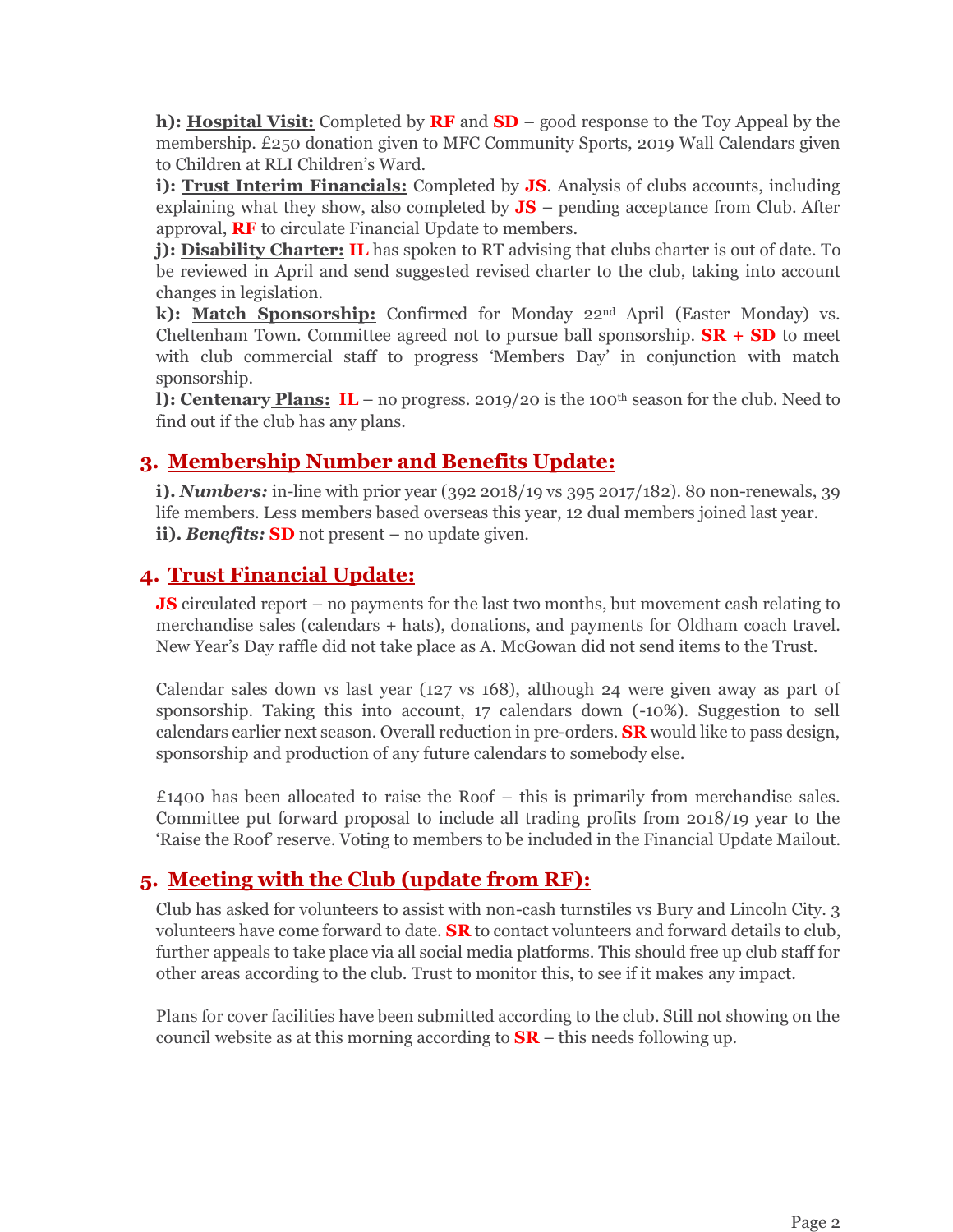Club has asked Trust to remind members to purchase correct ticket categories. Trust has declined to do this, high proportion of members are also season ticket holders of the club – and also it is not within the Trusts remit to police ticketing.

## **6. Match Day Service/Catering:**

Resistance to the Trusts suggestions to improve provisions for half-time refreshments. Communication Group currently putting together best practice guide which the Trust plans to publish. Practical solutions needed – costing the club revenue, and creating frustration amongst support base.

As per meeting with board, mystery shopper report the club received from the EFL highlighted a lack of staff training, pre/post-match entertainment and a focus on the club becoming more welcoming/family friendly. The visit reflects the feedback already received by the Trust from supporters/members.

#### **7. Oldham Coach Travel:**

Good response to travel, sponsored by Qualify Driving. Trust now running second coach. Currently 85/108 spaces filled – envisaged that this will be full at time of travel. Push needed on social media. Well done **JG** for processing all requests for travel to date.

**JG** and **PH** stewarding a coach each. Bonus ball game to cover drivers tip. **JG** awaiting confirmation that JB's Bar will be open, hopefully serving refreshments. 11 am departure from Globe Arena, collection also from Lancaster Park & Ride.

Proceeds from transport after cost circa  $E$ 750. Surplus to be used to purchase a giant flag/banner. **SD** contacting Exeter City supporters to find out supplier. **SR** to contact club about dimensions.

## **8. Kevin Ellison Day – Sat 23rd Feb (vs Lincoln City):**

Proposal to raise money for Lancashire Mind (mental health and awareness charity) as part of Kevin Ellison  $40^{\text{th}}$  birthday celebrations. Contact Kevin to see if he agrees to this proposal, then club, then the charity. Volunteers necessary for bucket collection either from charity and/or Trust.

Trust has agreed to purchase signed Kevin Ellison shirt for £75 in aid of Adam Stansfield Foundation. **JS** to arrange payment. Auction this for the charity after the game.

Trust to produce custom collage card of Kevin for members to sign – **SR** to arrange.

**SR** to design Kevin Ellison flag to be displayed at home games. Committee to approve cost.

Decided against purchasing bald caps in favor of flag – seen as more of a permanent tribute. RF to publicize Kevin Ellison Day and encourage members to buy their own bald caps.

Suggestion to purchase a framed print to present to Kev on behalf of the membership.